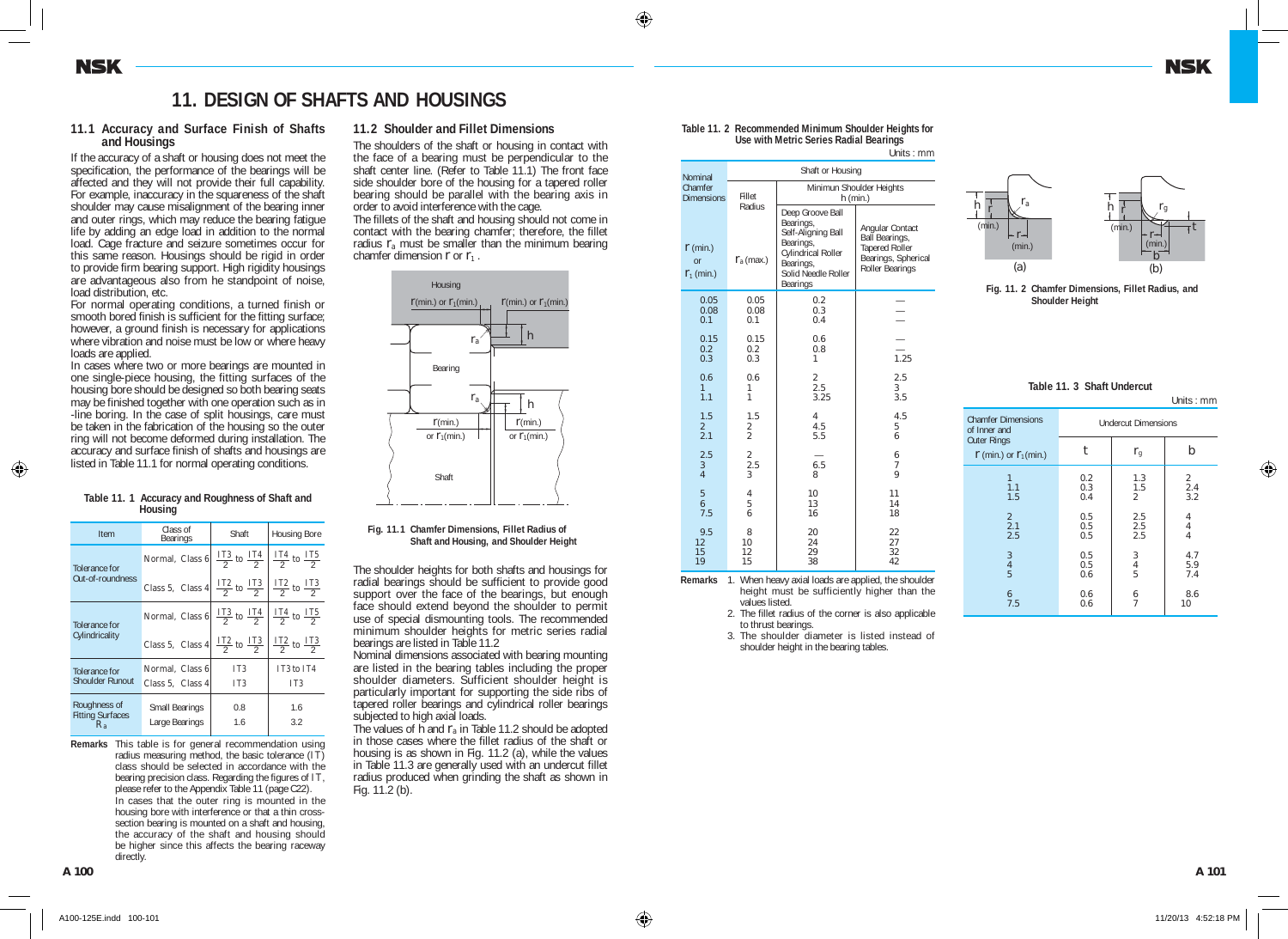For thrust bearings, the squareness and contact area of the supporting face for the bearing rings must be adequate. In the case of thrust ball bearings, the housing shoulder diameter *D*a should be less than the pitch circle diameter of the balls, and the shaft shoulder diameter  $d_a$  should be greater than the pitch circle diameter of the balls (Fig. 11.3).

For thrust roller bearings, it is advisable for the full contact length between rollers and rings to be supported by the shaft and housing shoulder (Fig. 11.4).

These diameters *d*a and *D*a are listed in the bearing tables.



**Fig. 11.3 Face Supporting Diameters Fig. 11. 3 for Thrust Ball Bearings**



**Fig. 11.4 Face Supporting Diameters Fig. 11.4 for Thrust Roller Bearings**





**Fig. 11.5 Examples of Oil Grooves**

|  |  | 11.3 Bearing Seals |  |
|--|--|--------------------|--|
|--|--|--------------------|--|

To insure the longest possible life of a bearing, it may be necessary to provide seals to prevent leakage of lubricant and entry of dust, water and other harmful material like metallic particles. The seals must be free from excessive running friction and the probability of seizure. They should also be easy to assemble and disassemble. It is necessary to select a suitable seal for each application considering the lubricating method.

## **11.3.1 Non-Contact Type Seals**

Various sealing devices that do not contact the shaft, such as oil grooves, flingers, and labyrinths, are available. Satisfactory sealing can usually be obtained with such seals because of their close running clearance. Centrifugal force may also assist in preventing internal contamination and leakage of the lubricant.

# **(1) Oil Groove Seals**

The effectiveness of oil groove seals is obtained by means of the small gap between the shaft and housing bore and by multiple grooves on either or both of the housing bore and shaft surface (Fig. 11.5 (a), (b)).

Since the use of oil grooves alone is not completely effective, except at low speeds, a flinger or labyrinth type seal is often combined with an oil groove seal (Fig. 11.5 (c)). The entry of dust is impeded by packing grease with a consistency of about 200 into the grooves.

The smaller the gap between the shaft and housing, the greater the sealing effect; however, the shaft and housing must not come in contact while running. The recommended gaps are given in Table 11.4.

The recommended groove width is approximately 3 to 5mm, with a depth of about 4 to 5mm. In the case of sealing methods using grooves only, there should be three or more grooves.

# **(2) Flinger (Slinger) Type Seals**

A flinger is designed to force water and dust away by means of the centrifugal force acting on any contaminants on the shaft. Sealing mechanisms with flingers inside the housing as shown in Fig. 11.6 (a), (b) are mainly intended to prevent oil leakage, and are used in environments with relatively little dust. Dust and moisture are prevented from entering by the centrifugal force of flingers shown in Figs 11.6 (c), (d).

## **(3) Labyrinth Seals**

Labyrinth seals are formed by interdigitated segments attached to the shaft and housing that are separated by a very small gap. They are particularly suitable for preventing oil leakage from the shaft at high speeds. The type shown in Fig. 11.7 (a) is widely used because of its ease of assembly, but those shown in Fig. 11.7 (b), (c) have better seal effectiveness.

|                        | Table 11. 4 Gaps between Shafts and<br><b>Housings for</b><br>Oil-Groove Type Seals<br>Units : $mm$ |
|------------------------|-----------------------------------------------------------------------------------------------------|
| Nominal Shaft Diameter | Radial Gap                                                                                          |
| Under 50               | $0.25$ to $0.4$                                                                                     |
| 50-200                 | $0.5$ to 1.5                                                                                        |

| Table TT. 5 Labyrinin Seal Gaps |                 |                   |
|---------------------------------|-----------------|-------------------|
|                                 |                 | Units : $mm$      |
| Nominal Shaft Diameter          | Labyrinth Gaps  |                   |
|                                 | Radial Gap      | <b>Axiall Gap</b> |
| Under 50                        | $0.25$ to $0.4$ | 1 to 2            |
| 50-200                          | $0.5$ to $1.5$  | $2$ to 5          |

**Table 11. 5 Labyrinth Seal Gaps**





**Fig. 11.6 Examples of Flinger Configurations**







**Fig. 11.7 Examples of Labyrinth Designs**